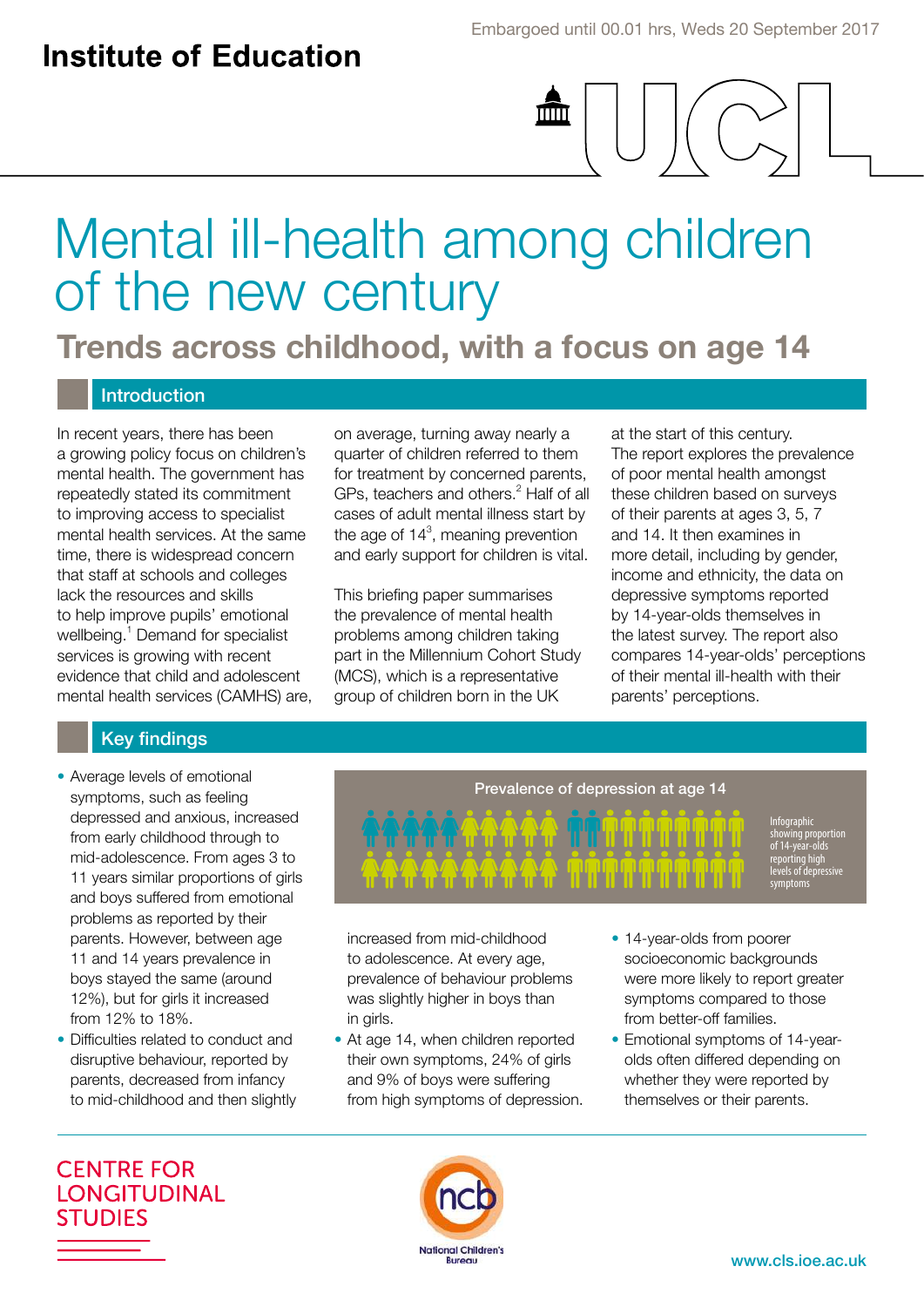## About the Millennium Cohort Study

The Millennium Cohort Study (MCS) is following the lives of 19,517 children born across England, Scotland, Wales and Northern Ireland in 2000-01. The MCS provides multiple measures of the cohort members' physical, socio-emotional, cognitive and behavioural development over time, alongside detailed information on their daily life, behaviour and experiences. Alongside this, rich information on economic circumstances, parenting, relationships and family life is available from both resident parents. There have been six sweeps of MCS to date. The next sweep will take place in 2018 when the cohort members are aged 17.

Given the rich data available in the study about the cohort members, their families and wider school and social contexts, researchers can utilise these data to understand the antecedents, development and consequences of mental ill-health using a range of statistical approaches.

## **Method overview**

Assessments have been carried out with children and their parents at ages 9 months, 3, 5, 7, 11 and 14 years in the Millennium Cohort Study.

At ages 3, 5, 7, 11 and 14 parents reported on their children's difficulties in four areas, using the Strengths and Difficulties Questionnaire: emotional symptoms<sup>4</sup> (feelings of low mood and anxiety); conduct problems (behaviour difficulties, acting out, disobedience); hyperactivity

(inattentive, fidgeting, unable to focus); and problems getting along with other children (having few friends, being bullied). In more than 9 out of 10 cases the respondent was the child's mother. For each of these domains, each child obtains a 'difficulty score', and a score higher than a certain threshold is indicative of significant levels of difficulty in the area. $4$ 

In the most recent sweep of the study, at age 14, young people answered questions about their mental health difficulties for the first time. They completed the Short

Moods and Feelings Questionnaire which assesses symptoms of depression.<sup>5</sup> This measure assess feelings or behaviours in the previous fortnight (e.g. I felt miserable or unhappy). Scoring higher than the established threshold is indicative of suffering from depression.

Data presented in this report are from all available responses to these questionnaires at each sweep, and the prevalences have been weighted to provide nationally representative estimates.<sup>6</sup>

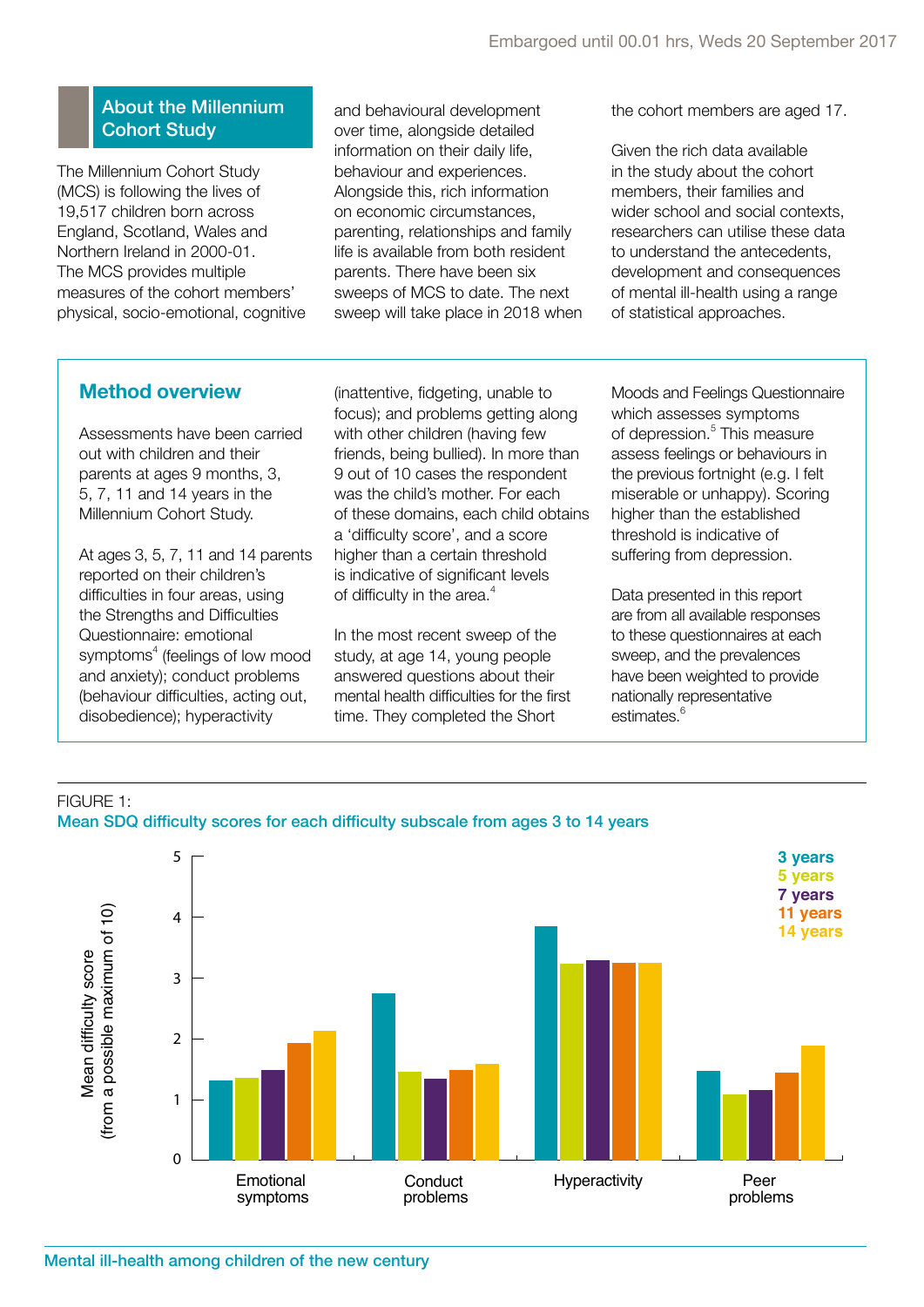## Mental ill-health from ages 3 to 14

Parents reported on their children's difficulties at ages 3, 5, 7, 11 and 14 in four areas – emotional symptoms, conduct problems, symptoms of hyperactivity and problems getting along with peers [see Figure 1]. These represent developmental patterns in average symptoms through childhood. The data on average difficulty scores across all children for each type of difficulty show that:

- Emotional symptoms increase year on year through childhood into adolescence, almost doubling from early childhood to age 14.
- Conduct problems are highest at age 3, decrease considerably between 3 and 7 and then increase slightly between ages 7 and 14.
- Hyperactivity symptoms are highest at age 3, they then reduce and are similar from ages 5 to 14.
- Peer problems decline from age 3 to 5 but then increase steadily year on year through childhood and into adolescence. Between 11 and 14 years they almost double.

## **Gender differences**

At each age we investigated the prevalence of significant emotional and conduct problems separately for boys and girls (based on scoring higher than an established threshold). These findings are presented in Figures 2 and 3.

As shown in Figure 2, there is an increase in prevalence of emotional

FIGURE  $2:$ Prevalence of emotional problems







problems for both sexes from ages 7 to 11 from around 7% to 12%. As they enter adolescence, for boys, the prevalence of emotional problems at ages 11 and 14 is similar at around 12%, but for girls, however, we observe an increase from 12% to 18%. Age 14 is the first time a substantial gender difference in emotional problems is observed.

Figure 3 focuses on behaviour problems. We observe that at all ages boys show more behaviour problems than girls. At age three, almost 20% of boys have these problems. This then decreases to 11% at age 5 but then increases to 15% by age 14.

The proportion of girls identified as having emotional problems based on their parents' reports increased from 12% at age 11 to 18% at age 14. In boys there was no corresponding increase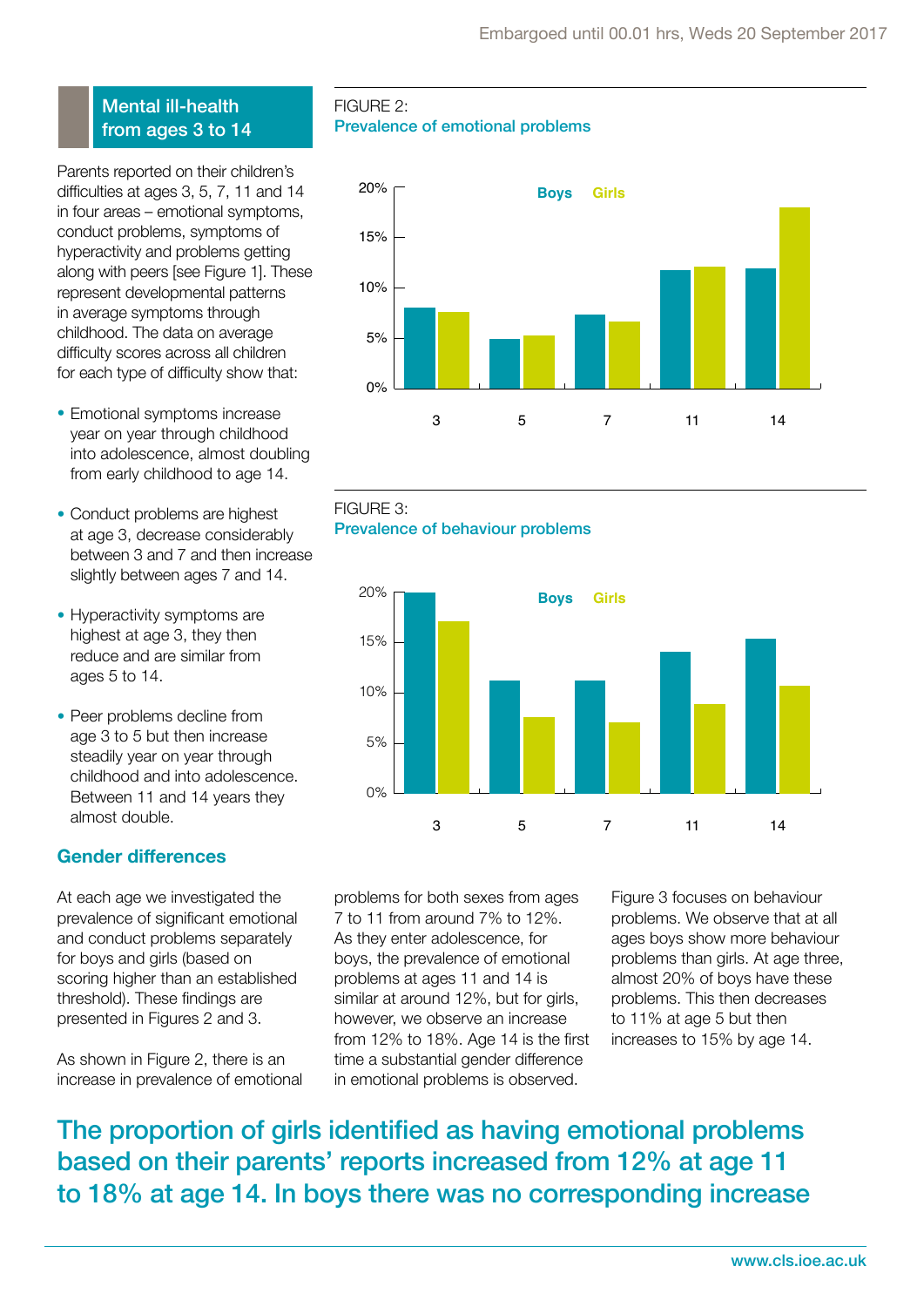## Depressive symptoms at age 14

At age 14, children reported on their own mental ill-health using the Short Moods and Feelings Questionnaire. Based on this assessment, almost 1 in every 4 girls (24%) at age 14 report high levels of depressive symptoms, compared with almost 1 in 10 (9%) boys. This suggests that levels of depression amongst today's teenage girls are high. In this cohort of children born in 2000 and 2001, this equates to around 67,000 boys and 166,000 girls nationally.<sup>7</sup>

## **Differences by ethnicity and family income**

Girls from mixed and White ethnic backgrounds were the most likely to report high depressive symptoms. In contrast, Black African girls were least likely to report high depressive symptoms at this age. For boys, those from mixed and other<sup>8</sup> ethnic groups were at greatest risk of suffering from depressive symptoms. Bangladeshi and Indian boys were the least likely to suffer from these symptoms [see figure 4].

In general, children from poorer homes were more likely to suffer from high depressive symptoms compared with children from better off homes. This association seems to be more consistent at different levels of family income in girls (with the exception of girls from the poorest homes) than in boys.



## 24% of girls and 9% of boys have high levels of depressive symptoms at age 14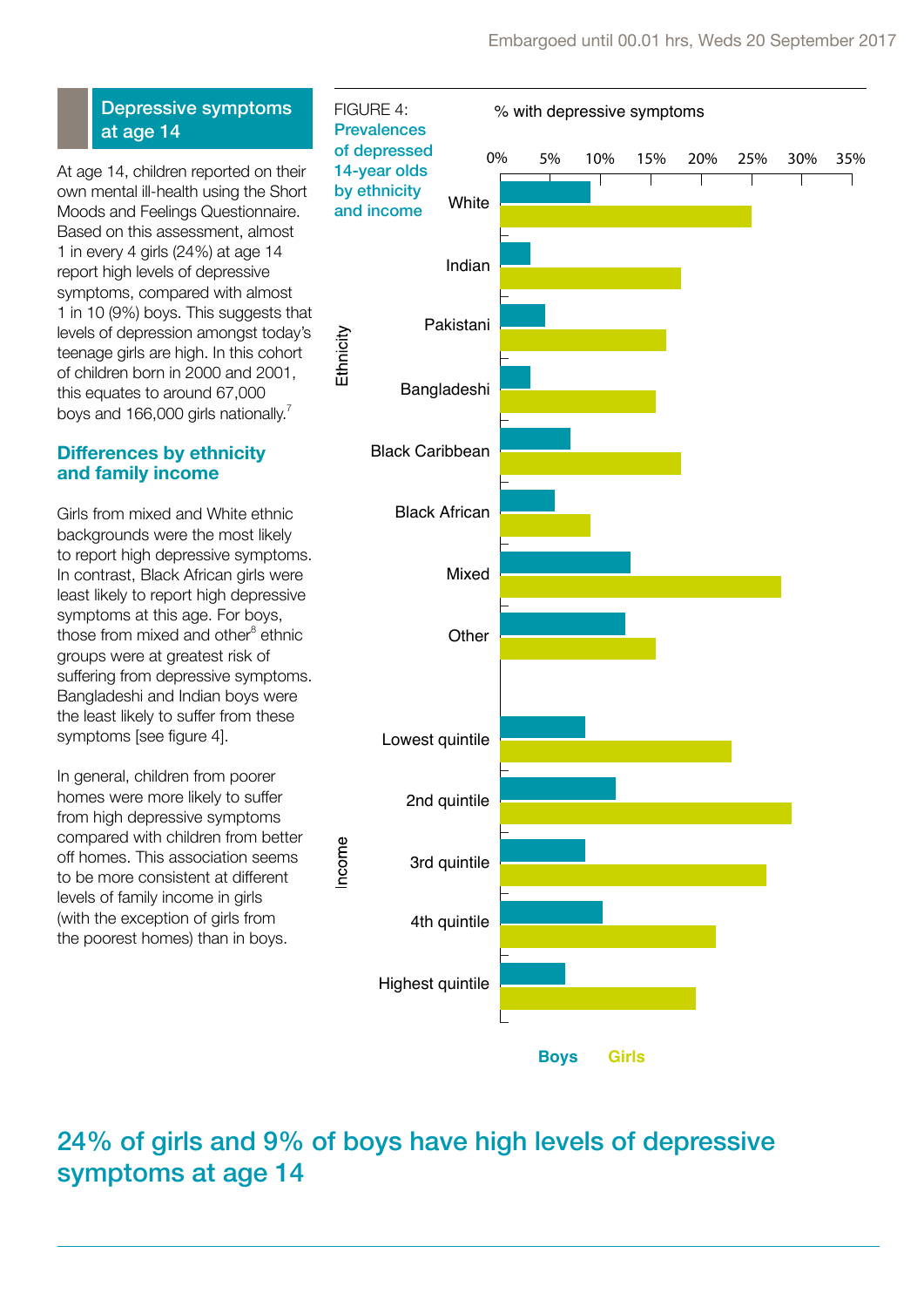The agreement

between self- and

emotional symptoms

parent- reported

of 14-year-olds

is weak

## **Perspectives of parents and young people**

The most recent data from the MCS include 14-year-olds reporting on their own mental ill-health. This means that for the first time since the study began, comparisons can be made between the symptoms and difficulties children themselves report and what their parents report.

Overall the association between parent and child reports of emotional or depressive symptoms is weak (correlation=0.27). Figure 5 shows that compared to 14-year-olds' own reports, parents identify more boys with depressive symptoms and fewer girls with these symptoms. The fact that such a high proportion of girls – 24% – suffers from high levels of depressive symptoms suggests that some parents may not be aware of their daughter's depression.

However, further research is needed to understand why these differences are observed, what they mean and how they might predict later outcomes for these young people.

FIGURE 5: High depressive symptoms at age 14: parent and selfreported prevalences



## Footnotes:

- 1 Education and Health Select Committees (May 2017) Report: Children and young people's mental health – The role of education.
- 2 Frith, E (2016). Centre Forum Commission on Children and Young People's Mental Health: State of the Nation.
- 3 Royal College of Psychiatrists. (2010) No health without public mental health. The case for action. Position Statement PS4/2010.
- 4 Details of the measure and the threshold scores are available at: http://www.sdqinfo.com/.
- 5 Thapar, A., & McGuffin, P. (1998). Validity of the shortened Mood and Feelings Questionnaire in a community sample of children and adolescents: a preliminary research note. *Psychiatry Research*, *81*(2), 259-268.
- 6 The numbers of children the data in this report are based on are as follows: for the parent SDQs 14770 (age 3), 14745 (age 5), 13472 (age 7), 12975 (age 11) and 11394 (age 14); and for the depressive symptoms at age 14 years is 11190.
- 7 This is based on the ONS estimate of the number of 13 and 14-years-olds in 2014: 729676 boys and 696078 girls.
- 8 'Other' includes ethnicity groups not separately listed in Fig.4

NCB is a leading children's charity working to build a better childhood for every child. We listen to children and young people and work with those supporting them to develop evidence on what needs to be done to enable children to enjoy their right to be safe, secure and supported so they can flourish and fulfil their potential.

NCB hosts the Partnership for Well-being and Mental Health in Schools, a national network of more than 50 leading organisations, as well as the Anti-Bullying Alliance, the Sex Education Forum, the Childhood Bereavement Network, and the Council for Disabled Children. NCB has advised and contributed to the drafting of this report.

The Millennium Cohort Study is supported by the Economic and Social Research Council and a consortium of government departments. This research would not have been possible without the important contributions of the Millennium Cohort Study cohort members and their families. We would also like to acknowledge the input of colleagues who contribute to the study and the teams collecting the data.

**About NCB** NCB hosts the Partnership